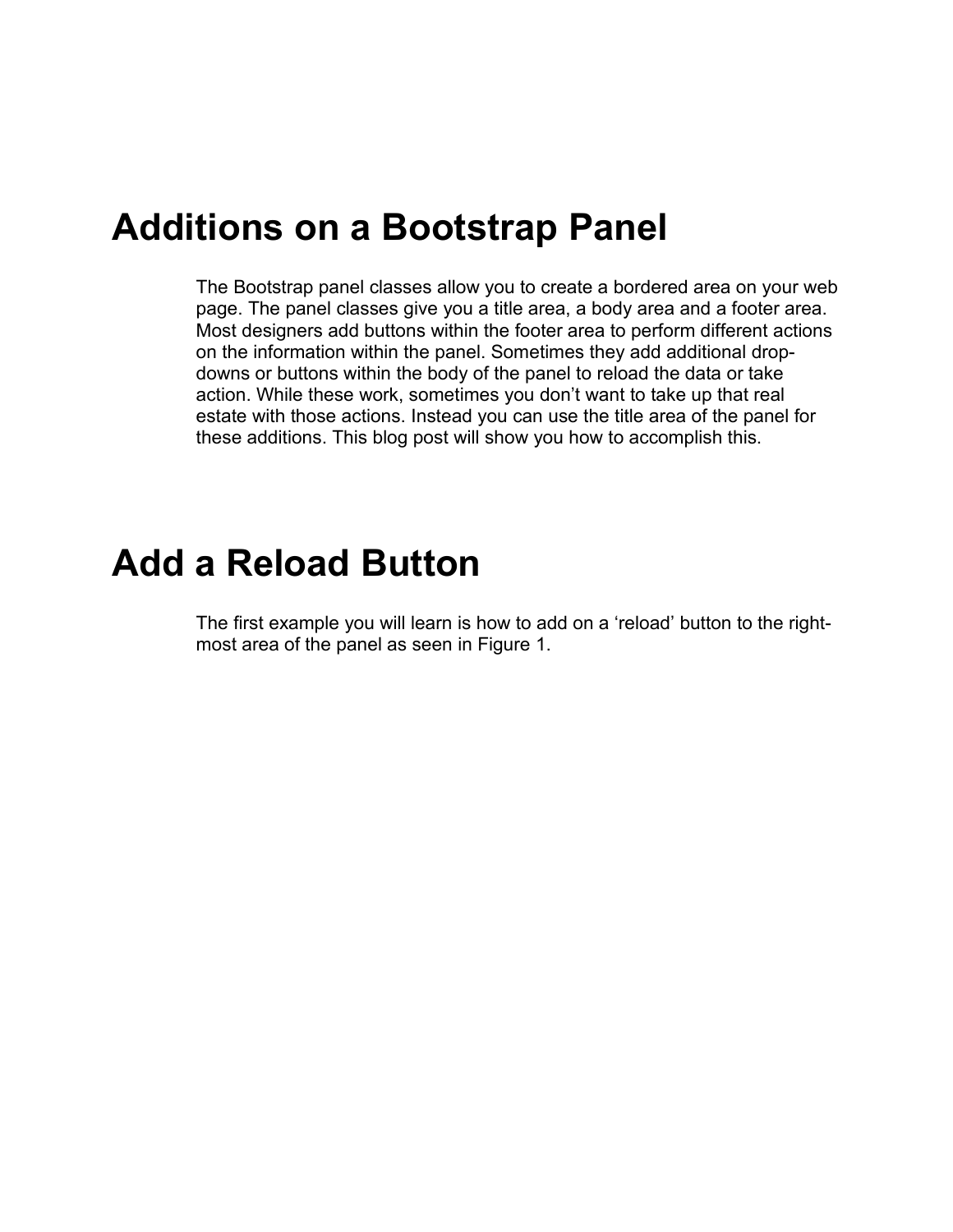| $\Rightarrow$                    | http://localhost:41 $\mathcal{Q}$ v $\mathcal{C}$ | Panel Sample 1        | ×<br>$\times$ |  |
|----------------------------------|---------------------------------------------------|-----------------------|---------------|--|
| <b>Bootstrap Panel Additions</b> |                                                   |                       |               |  |
| CountryMusic                     |                                                   | κ                     | Reload        |  |
| <b>Song Name</b>                 | <b>Artist</b>                                     | <b>Album</b>          | Year          |  |
|                                  |                                                   |                       |               |  |
| <b>Brand New Man</b>             | Brooks & Dunn                                     | <b>Brand New Man</b>  | 1991          |  |
| Neon                             | Chris Young                                       | Neon (Deluxe Edition) | 2011          |  |
| 19 You + Me                      | Dan + Shay                                        | 19 You + Me (Single)  | 2013          |  |

Figure 1: Add a Reload Button to the Panel's Title area

To add this new button to the title, create an anchor tag within the <h1> or whatever HTML element you use for the panel title. I added a glyph from Bootstrap and the word "Reload" within this anchor tag. I then added one additional class called panel-right to that anchor tag as shown in the following code.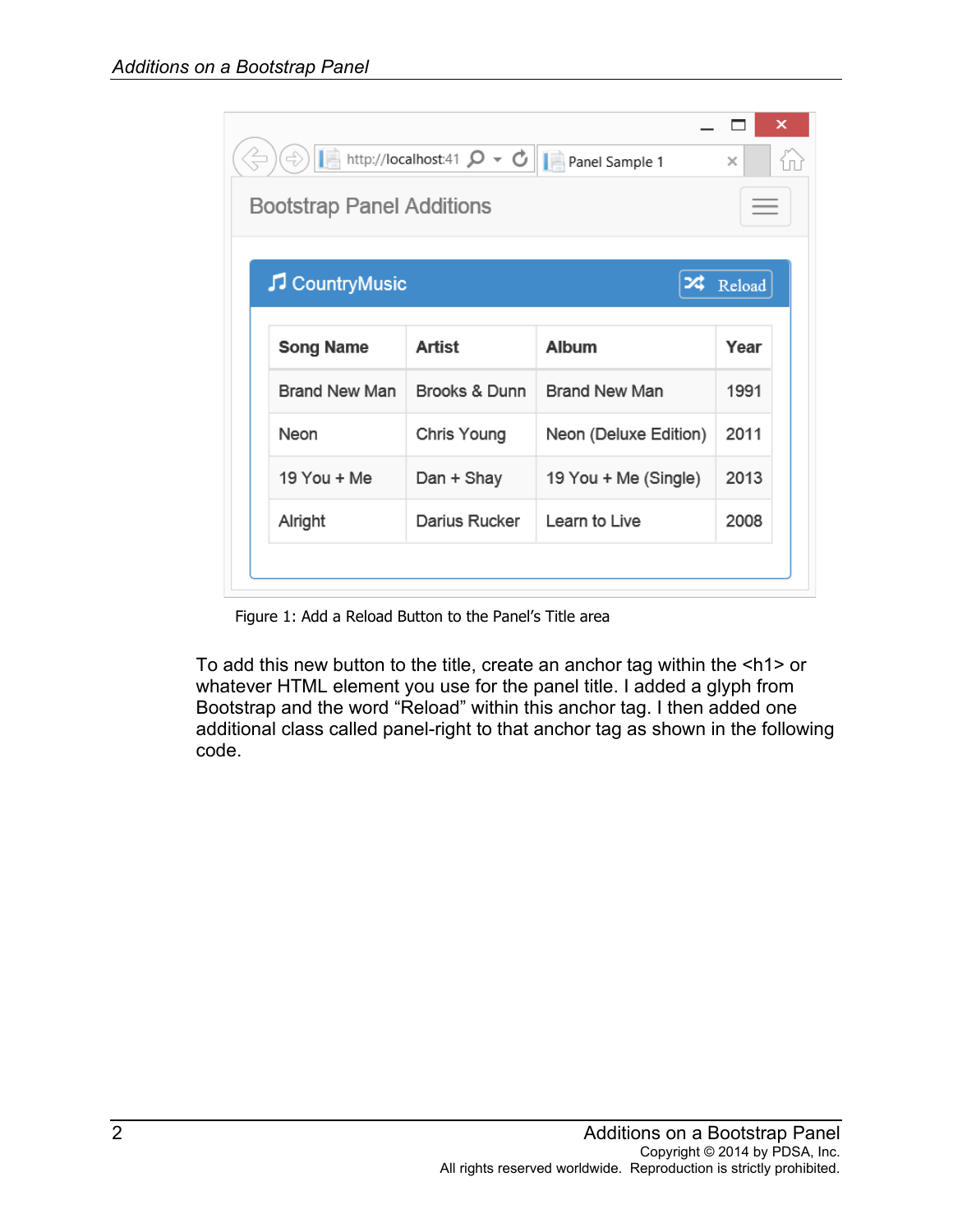```
<div class="panel panel-primary">
  <div class="panel-heading">
     <h1 class="panel-title">
       <span class="glyphicon glyphicon-music">
       </span>
          CountryMusic
       <a href="#" 
          class="panel-right glyphicon glyphicon-random">
            Reload
       </a>
    \langle/h1>
  \langlediv\rangle <div class="panel-body">
     // Other HTML here
  \langle/div>
\langle div>
```
The "panel-right" class is very simple and is responsible for the look and feel of the button on the right side of the panel. You first add a border around the button and modify the border radius. Add a margin-top to position the button in the correct location. Modify the padding and font-size as appropriate. Finally set the float to right so the button stays on the right side of the panel. Turn off all text-decoration on the anchor tag so you don't get any underline on the button. All of the styles shown below will be placed into a .CSS file that you can then add to any page where you wish to use panel additions.

```
.panel-right {
 border: 0.05em solid lightgray;
 border-radius: 0.25em 0.25em;
 margin-top: -0.2em;
 padding: 0.3em;
 font-size: 0.9em;
 float: right;
}
  .panel-title a,
   .panel-title a:active,
   .panel-title a:visited {
    text-decoration: none;
   }
```
## **Drop Down in Panel**

Another example of an addition you could add to a panel would be a dropdown selector as shown in Figure 2.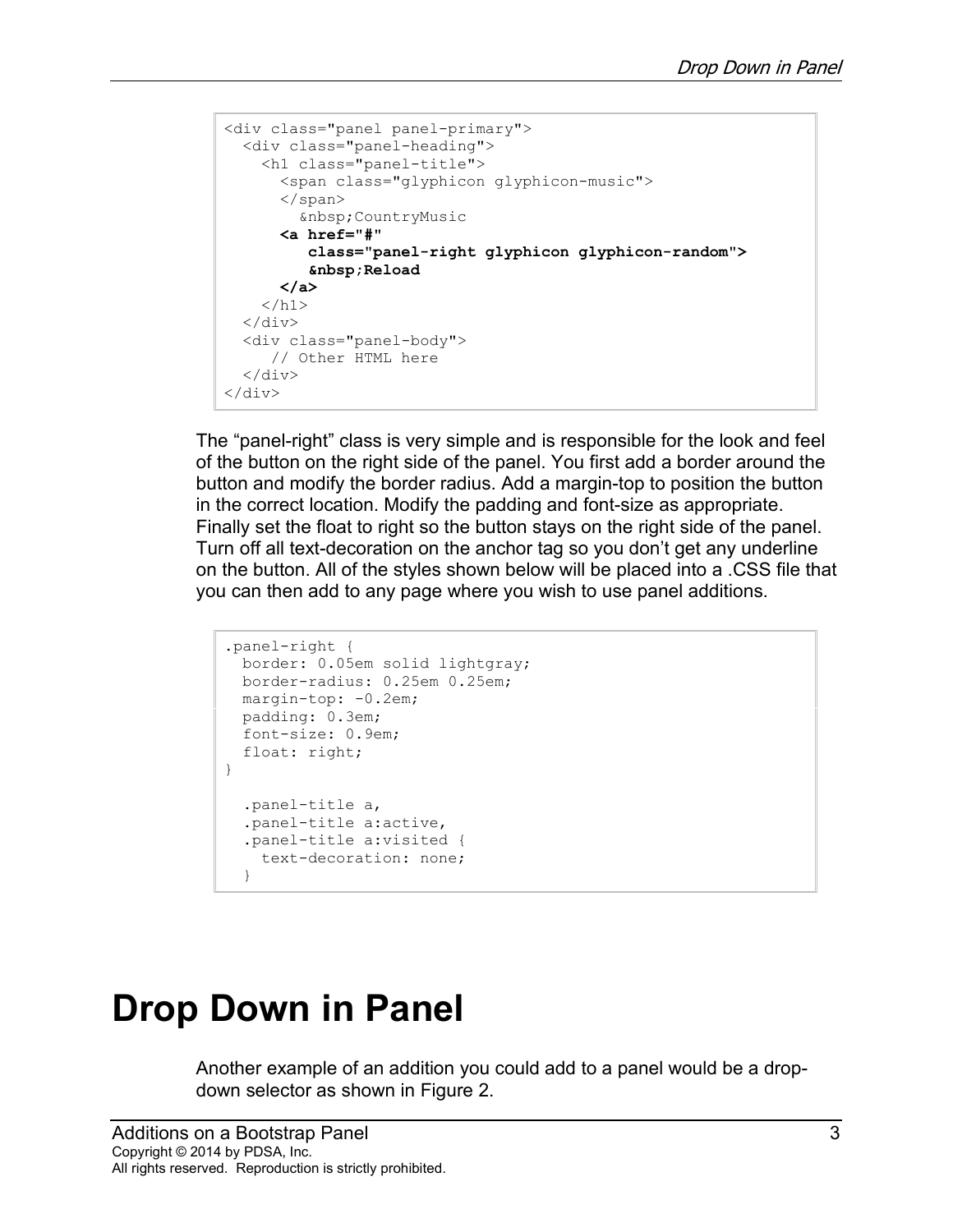| http://localhost:41 $\mathcal{Q} \times \mathcal{C}$     Panel Sample 2<br><b>Bootstrap Panel Additions</b> |               |                       |      |  |
|-------------------------------------------------------------------------------------------------------------|---------------|-----------------------|------|--|
| Country Music<br>Change Genre -                                                                             |               |                       |      |  |
| <b>Song Name</b>                                                                                            | Artist        | <b>Album</b>          | Year |  |
| <b>Brand New Man</b>                                                                                        | Brooks & Dunn | <b>Brand New Man</b>  | 1991 |  |
| Neon                                                                                                        | Chris Young   | Neon (Deluxe Edition) | 2011 |  |
| 19 You + Me                                                                                                 | Dan + Shay    | 19 You + Me (Single)  | 2013 |  |
|                                                                                                             | Darius Rucker | Learn to Live         | 2008 |  |

Figure 2: Adding a Drop-Down in the Panel Title Area

Adding a drop-down is a little different from a simple button as shown in the last example. You need a little more room within the panel-title so instead of an <h1> element use a <div>. This gives just a little more room within the panel-title. In addition you can't nest a div tag within an h1, so we are forced to use this outer div element. Within the <div> element, place another <div> to contain the Bootstrap class 'dropdown' and the panel-right class. Create your normal drop-down button as shown in the example that follows: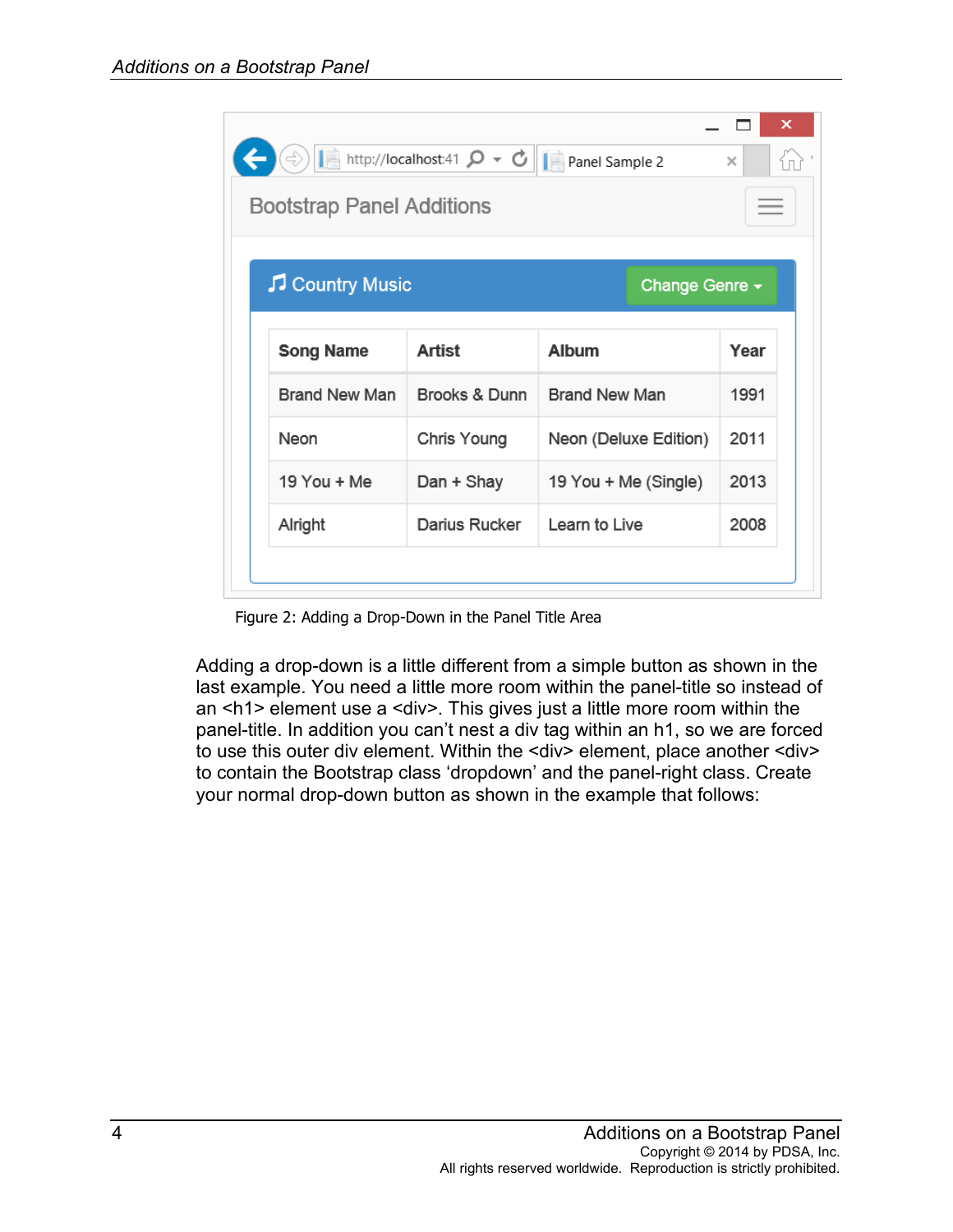```
<div class="panel panel-primary">
  <div class="panel-heading">
     <div class="panel-title">
       <span class="glyphicon glyphicon-music">
       </span>
       
      <span id="genre">Country Music</span>
       <div class="dropdown panel-right">
         <button class="btn btn-success"
                  id="selectButton" 
                  data-toggle="dropdown">
          Change Genre 
           <span class="caret"></span>
         </button>
         <ul class="dropdown-menu" id="ulGenres">
           <li><a href="#">Jazz</a></li>
           <li><a href="#">Country</a></li>
           <li><a href="#">Rock</a></li>
         </ul>
       </div>
    \langle div>
  \langle div>
   <div class="panel-body">
      // Other HTML here
   </div>
\langle/div\rangle
```
The style you use for the panel-right is a little different from the previous example. You need a different margin-top and you need to turn off the border. So on this page you will include the .CSS file you created with the previous styles, then after this <link> you add the following styles to override the ones in the .CSS file.

```
<link href="~/Content/pdsa-panel-additions.css"
       rel="stylesheet" />
<style>
   .panel-right {
    border: none;
   margin-top: -0.65em;
   }
</style>
```
When you select an item from the drop-down selector you should change the title on the panel. You can use a little jQuery code to accomplish this. Add the following script at the bottom of your page to modify the text within the panel title when the user clicks on an item in the drop-down selector.